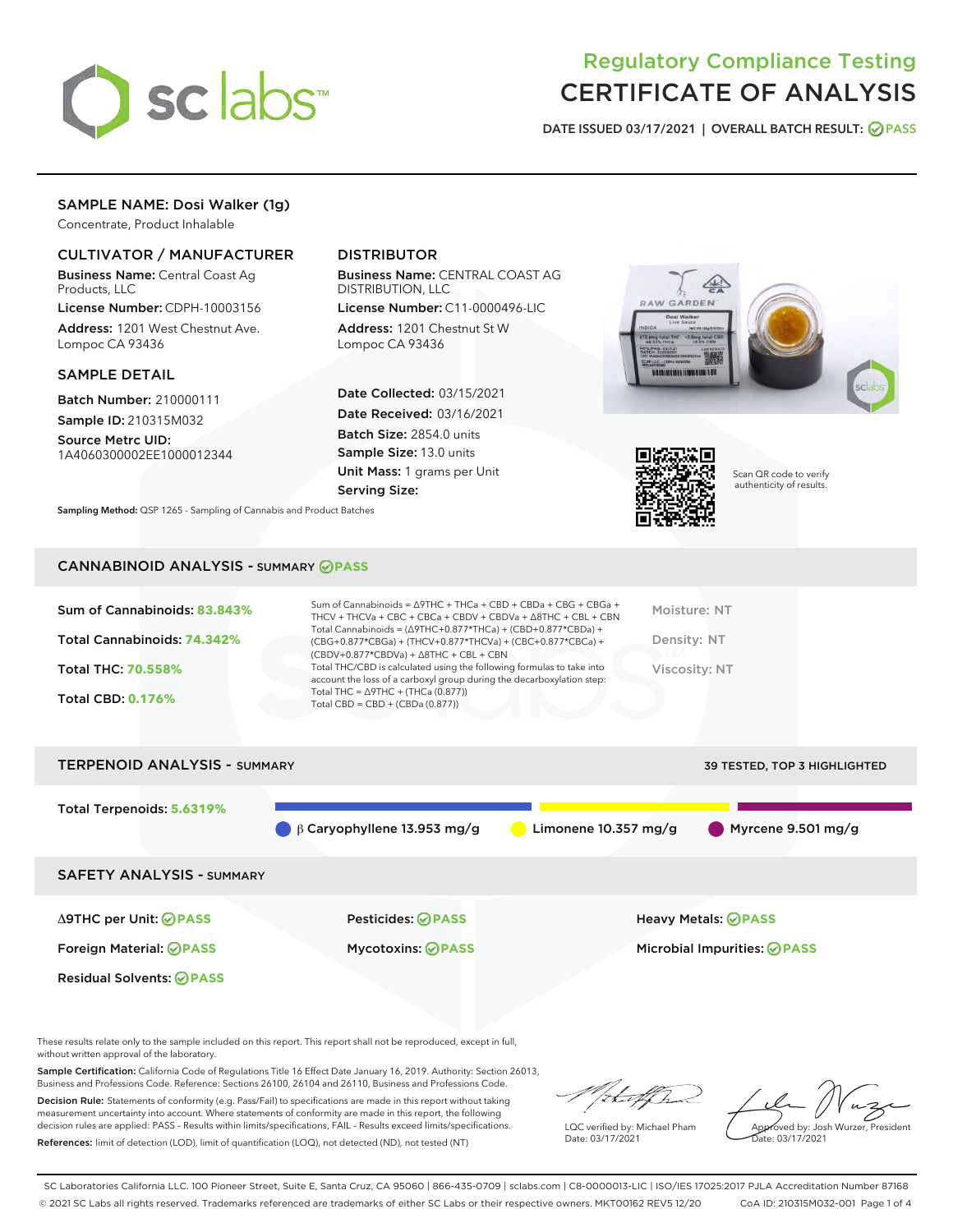



DOSI WALKER (1G) | DATE ISSUED 03/17/2021 | OVERALL BATCH RESULT:  $\bigcirc$  PASS

# CANNABINOID TEST RESULTS - 03/16/2021 2 PASS

Tested by high-performance liquid chromatography with diode-array detection (HPLC-DAD). **Method:** QSP 1157 - Analysis of Cannabinoids by HPLC-DAD

#### TOTAL CANNABINOIDS: **74.342%**

Total Cannabinoids (Total THC) + (Total CBD) + (Total CBG) + (Total THCV) + (Total CBC) + (Total CBDV) + ∆8THC + CBL + CBN

TOTAL THC: **70.558%** Total THC (∆9THC+0.877\*THCa)

TOTAL CBD: **0.176%**

Total CBD (CBD+0.877\*CBDa)

TOTAL CBG: 1.99% Total CBG (CBG+0.877\*CBGa)

TOTAL THCV: 0.314% Total THCV (THCV+0.877\*THCVa)

TOTAL CBC: 1.304% Total CBC (CBC+0.877\*CBCa)

TOTAL CBDV: ND Total CBDV (CBDV+0.877\*CBDVa)

| <b>COMPOUND</b>  | LOD/LOQ<br>(mg/g)          | <b>MEASUREMENT</b><br><b>UNCERTAINTY</b><br>(mg/g) | <b>RESULT</b><br>(mg/g) | <b>RESULT</b><br>(%) |
|------------------|----------------------------|----------------------------------------------------|-------------------------|----------------------|
| <b>THCa</b>      | 0.05/0.14                  | ±18.900                                            | 735.39                  | 73.539               |
| <b>A9THC</b>     | 0.06 / 0.26                | ±2.086                                             | 60.64                   | 6.064                |
| <b>CBGa</b>      | 0.1 / 0.2                  | ±0.91                                              | 17.5                    | 1.75                 |
| <b>CBCa</b>      | 0.07/0.28                  | ±0.699                                             | 14.30                   | 1.430                |
| <b>CBG</b>       | 0.06/0.19                  | ±0.178                                             | 4.51                    | 0.451                |
| <b>THCVa</b>     | 0.07/0.20                  | ±0.171                                             | 3.58                    | 0.358                |
| <b>CBDa</b>      | 0.02/0.19                  | ±0.059                                             | 2.01                    | 0.201                |
| <b>CBC</b>       | 0.2 / 0.5                  | ±0.01                                              | 0.5                     | 0.05                 |
| $\triangle$ 8THC | 0.1 / 0.4                  | N/A                                                | <b>ND</b>               | <b>ND</b>            |
| <b>THCV</b>      | 0.1/0.2                    | N/A                                                | <b>ND</b>               | <b>ND</b>            |
| <b>CBD</b>       | 0.07/0.29                  | N/A                                                | <b>ND</b>               | <b>ND</b>            |
| <b>CBDV</b>      | 0.04 / 0.15                | N/A                                                | <b>ND</b>               | <b>ND</b>            |
| <b>CBDVa</b>     | 0.03/0.53                  | N/A                                                | <b>ND</b>               | <b>ND</b>            |
| <b>CBL</b>       | 0.06 / 0.24                | N/A                                                | <b>ND</b>               | <b>ND</b>            |
| <b>CBN</b>       | 0.1/0.3                    | N/A                                                | <b>ND</b>               | <b>ND</b>            |
|                  | <b>SUM OF CANNABINOIDS</b> |                                                    | 838.43 mg/g             | 83.843%              |

#### **UNIT MASS: 1 grams per Unit**

| ∆9THC per Unit                         | 1120 per-package limit     | <b>PASS</b><br>60.64 mg/unit |  |
|----------------------------------------|----------------------------|------------------------------|--|
| <b>Total THC per Unit</b>              |                            | 705.58 mg/unit               |  |
| <b>CBD per Unit</b>                    |                            | <b>ND</b>                    |  |
| <b>Total CBD per Unit</b>              |                            | $1.76$ mg/unit               |  |
| <b>Sum of Cannabinoids</b><br>per Unit |                            | 838.43 mg/unit               |  |
| <b>Total Cannabinoids</b><br>per Unit  |                            | 743.42 mg/unit               |  |
| <b>MOISTURE TEST RESULT</b>            | <b>DENSITY TEST RESULT</b> | <b>VISCOSITY TEST RESULT</b> |  |

**MOISTURE TEST RESULT**

Not Tested

Not Tested

Not Tested

| <b>TERPENOID TEST RESULTS - 03/17/2021</b> |  |  |  |
|--------------------------------------------|--|--|--|
|--------------------------------------------|--|--|--|

Terpene analysis utilizing gas chromatography-flame ionization detection (GC-FID). **Method:** QSP 1192 - Analysis of Terpenoids by GC-FID

| <b>COMPOUND</b>         | LOD/LOQ<br>(mg/g) | <b>MEASUREMENT</b><br><b>UNCERTAINTY</b><br>(mg/g) | <b>RESULT</b><br>(mg/g) | <b>RESULT</b><br>(%) |
|-------------------------|-------------------|----------------------------------------------------|-------------------------|----------------------|
| $\beta$ Caryophyllene   | 0.004 / 0.012     | ±0.4967                                            | 13.953                  | 1.3953               |
| Limonene                | 0.005 / 0.016     | ±0.1481                                            | 10.357                  | 1.0357               |
| <b>Myrcene</b>          | 0.008 / 0.025     | ±0.1226                                            | 9.501                   | 0.9501               |
| Linalool                | 0.009 / 0.032     | ±0.1821                                            | 4.793                   | 0.4793               |
| $\alpha$ Humulene       | 0.009/0.029       | ±0.1364                                            | 4.248                   | 0.4248               |
| $\alpha$ Bisabolol      | 0.008 / 0.026     | ±0.1370                                            | 2.565                   | 0.2565               |
| Terpinolene             | 0.008 / 0.026     | ±0.0375                                            | 1.828                   | 0.1828               |
| trans-β-Farnesene       | 0.008 / 0.025     | ±0.0582                                            | 1.640                   | 0.1640               |
| Fenchol                 | 0.010 / 0.034     | ±0.0577                                            | 1.490                   | 0.1490               |
| Terpineol               | 0.016 / 0.055     | ±0.0860                                            | 1.400                   | 0.1400               |
| $\beta$ Pinene          | 0.004 / 0.014     | ±0.0132                                            | 1.145                   | 0.1145               |
| Ocimene                 | 0.011 / 0.038     | ±0.0221                                            | 0.687                   | 0.0687               |
| $\alpha$ Pinene         | 0.005 / 0.017     | ±0.0051                                            | 0.591                   | 0.0591               |
| Guaiol                  | 0.009 / 0.030     | ±0.0259                                            | 0.548                   | 0.0548               |
| <b>Borneol</b>          | 0.005 / 0.016     | ±0.0156                                            | 0.372                   | 0.0372               |
| Caryophyllene<br>Oxide  | 0.010 / 0.033     | ±0.0126                                            | 0.274                   | 0.0274               |
| Geraniol                | 0.002 / 0.007     | ±0.0082                                            | 0.186                   | 0.0186               |
| Fenchone                | 0.009 / 0.028     | ±0.0038                                            | 0.129                   | 0.0129               |
| Citronellol             | 0.003 / 0.010     | ±0.0062                                            | 0.127                   | 0.0127               |
| Camphene                | 0.005 / 0.015     | ±0.0014                                            | 0.125                   | 0.0125               |
| <b>Geranyl Acetate</b>  | 0.004 / 0.014     | ±0.0024                                            | 0.058                   | 0.0058               |
| $\gamma$ Terpinene      | 0.006 / 0.018     | ±0.0009                                            | 0.050                   | 0.0050               |
| Sabinene Hydrate        | 0.006 / 0.022     | ±0.0019                                            | 0.050                   | 0.0050               |
| Sabinene                | 0.004 / 0.014     | ±0.0006                                            | 0.048                   | 0.0048               |
| $\alpha$ Terpinene      | 0.005 / 0.017     | ±0.0006                                            | 0.038                   | 0.0038               |
| 3 Carene                | 0.005 / 0.018     | ±0.0005                                            | 0.035                   | 0.0035               |
| $\alpha$ Phellandrene   | 0.006 / 0.020     | ±0.0004                                            | 0.033                   | 0.0033               |
| Eucalyptol              | 0.006 / 0.018     | ±0.0008                                            | 0.030                   | 0.0030               |
| Nerol                   | 0.003 / 0.011     | ±0.0008                                            | 0.018                   | 0.0018               |
| p-Cymene                | 0.005 / 0.016     | N/A                                                | ND                      | <b>ND</b>            |
| (-)-Isopulegol          | 0.005 / 0.016     | N/A                                                | ND                      | <b>ND</b>            |
| Camphor                 | 0.006 / 0.019     | N/A                                                | <b>ND</b>               | ND                   |
| Isoborneol              | 0.004 / 0.012     | N/A                                                | ND                      | <b>ND</b>            |
| Menthol                 | 0.008 / 0.025     | N/A                                                | ND                      | <b>ND</b>            |
| R-(+)-Pulegone          | 0.003 / 0.011     | N/A                                                | ND                      | ND                   |
| $\alpha$ Cedrene        | 0.005 / 0.016     | N/A                                                | ND                      | ND                   |
| Valencene               | 0.009 / 0.030     | N/A                                                | ND                      | <b>ND</b>            |
| Nerolidol               | 0.009 / 0.028     | N/A                                                | ND                      | ND                   |
| Cedrol                  | 0.008 / 0.027     | N/A                                                | ND                      | <b>ND</b>            |
| <b>TOTAL TERPENOIDS</b> |                   |                                                    | 56.319 mg/g             | 5.6319%              |

SC Laboratories California LLC. 100 Pioneer Street, Suite E, Santa Cruz, CA 95060 | 866-435-0709 | sclabs.com | C8-0000013-LIC | ISO/IES 17025:2017 PJLA Accreditation Number 87168 © 2021 SC Labs all rights reserved. Trademarks referenced are trademarks of either SC Labs or their respective owners. MKT00162 REV5 12/20 CoA ID: 210315M032-001 Page 2 of 4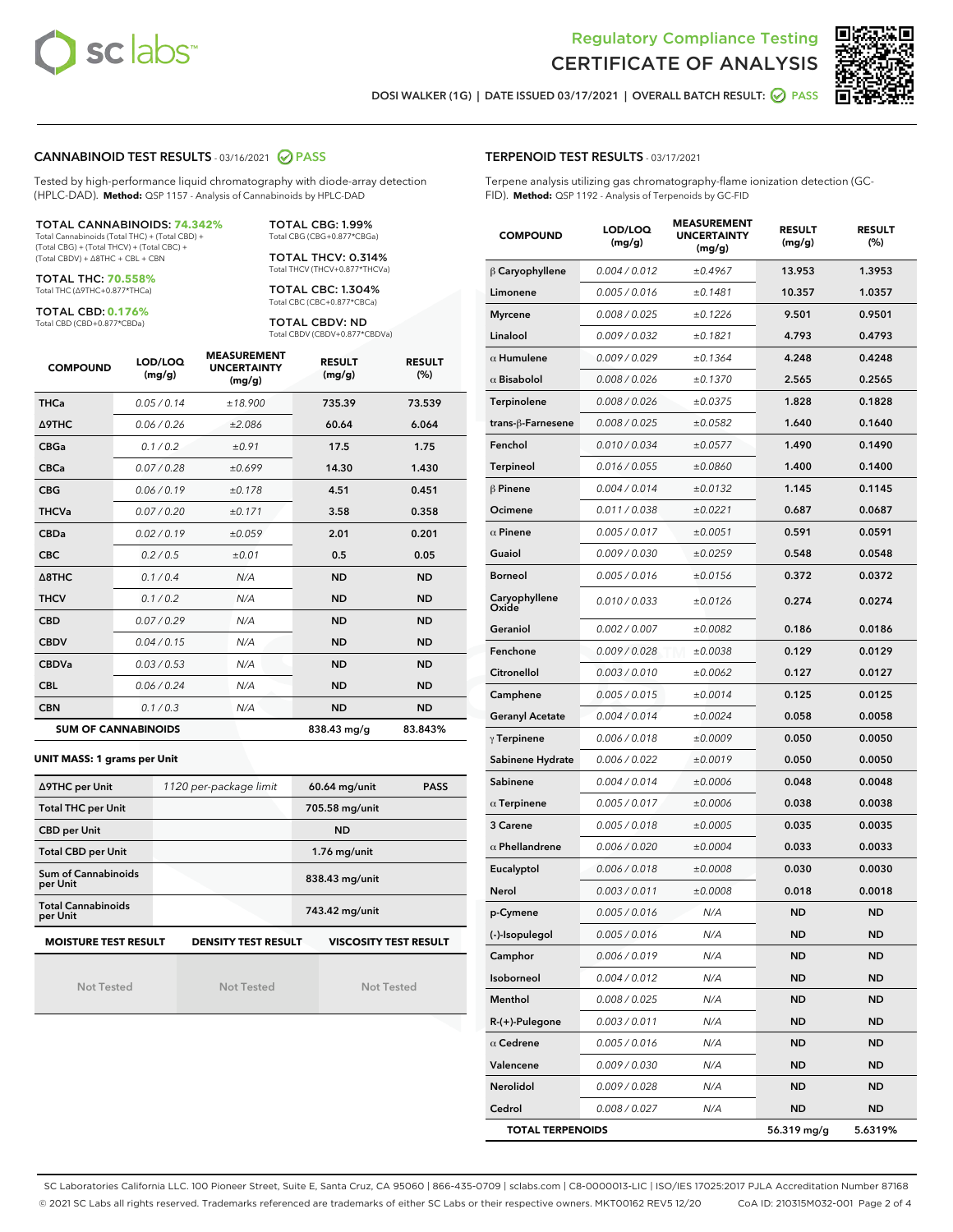



DOSI WALKER (1G) | DATE ISSUED 03/17/2021 | OVERALL BATCH RESULT: O PASS

# CATEGORY 1 PESTICIDE TEST RESULTS - 03/17/2021 2 PASS

Pesticide and plant growth regulator analysis utilizing high-performance liquid chromatography-mass spectrometry (HPLC-MS) or gas chromatography-mass spectrometry (GC-MS). \*GC-MS utilized where indicated. **Method:** QSP 1212 - Analysis of Pesticides and Mycotoxins by LC-MS or QSP 1213 - Analysis of Pesticides by GC-MS

| <b>COMPOUND</b>             | LOD/LOQ<br>$(\mu g/g)$ | <b>ACTION</b><br><b>LIMIT</b><br>$(\mu g/g)$ | <b>MEASUREMENT</b><br><b>UNCERTAINTY</b><br>$(\mu g/g)$ | <b>RESULT</b><br>$(\mu g/g)$ | <b>RESULT</b> |
|-----------------------------|------------------------|----------------------------------------------|---------------------------------------------------------|------------------------------|---------------|
| Aldicarb                    | 0.03 / 0.08            | $\ge$ LOD                                    | N/A                                                     | <b>ND</b>                    | <b>PASS</b>   |
| Carbofuran                  | 0.02/0.05              | $>$ LOD                                      | N/A                                                     | <b>ND</b>                    | <b>PASS</b>   |
| Chlordane*                  | 0.03 / 0.08            | $\ge$ LOD                                    | N/A                                                     | <b>ND</b>                    | <b>PASS</b>   |
| Chlorfenapyr*               | 0.03/0.10              | $\ge$ LOD                                    | N/A                                                     | <b>ND</b>                    | <b>PASS</b>   |
| Chlorpyrifos                | 0.02 / 0.06            | $\ge$ LOD                                    | N/A                                                     | <b>ND</b>                    | <b>PASS</b>   |
| Coumaphos                   | 0.02/0.07              | $>$ LOD                                      | N/A                                                     | <b>ND</b>                    | <b>PASS</b>   |
| <b>Daminozide</b>           | 0.02 / 0.07            | $\ge$ LOD                                    | N/A                                                     | <b>ND</b>                    | <b>PASS</b>   |
| <b>DDVP</b><br>(Dichlorvos) | 0.03/0.09              | $\ge$ LOD                                    | N/A                                                     | <b>ND</b>                    | <b>PASS</b>   |
| <b>Dimethoate</b>           | 0.03/0.08              | $\ge$ LOD                                    | N/A                                                     | <b>ND</b>                    | <b>PASS</b>   |
| Ethoprop(hos)               | 0.03/0.10              | $\ge$ LOD                                    | N/A                                                     | <b>ND</b>                    | <b>PASS</b>   |
| Etofenprox                  | 0.02 / 0.06            | $>$ LOD                                      | N/A                                                     | <b>ND</b>                    | <b>PASS</b>   |
| Fenoxycarb                  | 0.03/0.08              | $\ge$ LOD                                    | N/A                                                     | <b>ND</b>                    | <b>PASS</b>   |
| Fipronil                    | 0.03/0.08              | $>$ LOD                                      | N/A                                                     | <b>ND</b>                    | <b>PASS</b>   |
| Imazalil                    | 0.02 / 0.06            | $\ge$ LOD                                    | N/A                                                     | <b>ND</b>                    | <b>PASS</b>   |
| Methiocarb                  | 0.02 / 0.07            | $\ge$ LOD                                    | N/A                                                     | <b>ND</b>                    | <b>PASS</b>   |
| Methyl<br>parathion         | 0.03/0.10              | $>$ LOD                                      | N/A                                                     | <b>ND</b>                    | <b>PASS</b>   |
| <b>Mevinphos</b>            | 0.03/0.09              | $>$ LOD                                      | N/A                                                     | <b>ND</b>                    | <b>PASS</b>   |
| Paclobutrazol               | 0.02 / 0.05            | $\ge$ LOD                                    | N/A                                                     | <b>ND</b>                    | <b>PASS</b>   |
| Propoxur                    | 0.03/0.09              | $>$ LOD                                      | N/A                                                     | <b>ND</b>                    | <b>PASS</b>   |
| Spiroxamine                 | 0.03 / 0.08            | $\ge$ LOD                                    | N/A                                                     | <b>ND</b>                    | <b>PASS</b>   |
| Thiacloprid                 | 0.03/0.10              | $\ge$ LOD                                    | N/A                                                     | <b>ND</b>                    | <b>PASS</b>   |

#### CATEGORY 2 PESTICIDE TEST RESULTS - 03/17/2021 @ PASS

| <b>COMPOUND</b>   | LOD/LOQ<br>$(\mu g/g)$ | <b>ACTION</b><br><b>LIMIT</b><br>$(\mu g/g)$ | <b>MEASUREMENT</b><br><b>UNCERTAINTY</b><br>$(\mu g/g)$ | <b>RESULT</b><br>$(\mu g/g)$ | <b>RESULT</b> |
|-------------------|------------------------|----------------------------------------------|---------------------------------------------------------|------------------------------|---------------|
| Abamectin         | 0.03/0.10              | 0.1                                          | N/A                                                     | <b>ND</b>                    | <b>PASS</b>   |
| Acephate          | 0.02/0.07              | 0.1                                          | N/A                                                     | <b>ND</b>                    | <b>PASS</b>   |
| Acequinocyl       | 0.02/0.07              | 0.1                                          | N/A                                                     | <b>ND</b>                    | <b>PASS</b>   |
| Acetamiprid       | 0.02/0.05              | 0.1                                          | N/A                                                     | <b>ND</b>                    | <b>PASS</b>   |
| Azoxystrobin      | 0.02/0.07              | 0.1                                          | N/A                                                     | <b>ND</b>                    | <b>PASS</b>   |
| <b>Bifenazate</b> | 0.01/0.04              | 0.1                                          | N/A                                                     | <b>ND</b>                    | <b>PASS</b>   |
| <b>Bifenthrin</b> | 0.02/0.05              | 3                                            | N/A                                                     | <b>ND</b>                    | <b>PASS</b>   |
| <b>Boscalid</b>   | 0.03/0.09              | 0.1                                          | N/A                                                     | <b>ND</b>                    | <b>PASS</b>   |

| <b>CATEGORY 2 PESTICIDE TEST RESULTS</b> - 03/17/2021 continued |
|-----------------------------------------------------------------|
|-----------------------------------------------------------------|

| <b>COMPOUND</b>               | LOD/LOQ<br>$(\mu g/g)$ | <b>ACTION</b><br>LIMIT<br>$(\mu g/g)$ | <b>MEASUREMENT</b><br><b>UNCERTAINTY</b><br>(µg/g) | <b>RESULT</b><br>(µg/g) | <b>RESULT</b> |
|-------------------------------|------------------------|---------------------------------------|----------------------------------------------------|-------------------------|---------------|
| Captan                        | 0.19/0.57              | 0.7                                   | N/A                                                | <b>ND</b>               | <b>PASS</b>   |
| Carbaryl                      | 0.02 / 0.06            | 0.5                                   | N/A                                                | ND                      | <b>PASS</b>   |
| Chlorantranilip-<br>role      | 0.04/0.12              | 10                                    | N/A                                                | ND                      | <b>PASS</b>   |
| Clofentezine                  | 0.03 / 0.09            | 0.1                                   | N/A                                                | ND                      | <b>PASS</b>   |
| Cyfluthrin                    | 0.12 / 0.38            | 2                                     | N/A                                                | ND                      | <b>PASS</b>   |
| Cypermethrin                  | 0.11/0.32              | 1                                     | N/A                                                | ND                      | <b>PASS</b>   |
| <b>Diazinon</b>               | 0.02 / 0.05            | 0.1                                   | N/A                                                | ND                      | <b>PASS</b>   |
| Dimethomorph                  | 0.03 / 0.09            | 2                                     | N/A                                                | ND                      | <b>PASS</b>   |
| Etoxazole                     | 0.02 / 0.06            | 0.1                                   | N/A                                                | ND                      | <b>PASS</b>   |
| Fenhexamid                    | 0.03/0.09              | 0.1                                   | N/A                                                | ND                      | <b>PASS</b>   |
| Fenpyroximate                 | 0.02 / 0.06            | 0.1                                   | N/A                                                | ND                      | <b>PASS</b>   |
| <b>Flonicamid</b>             | 0.03 / 0.10            | 0.1                                   | N/A                                                | ND                      | <b>PASS</b>   |
| Fludioxonil                   | 0.03/0.10              | 0.1                                   | N/A                                                | ND                      | <b>PASS</b>   |
| Hexythiazox                   | 0.02 / 0.07            | 0.1                                   | N/A                                                | ND                      | <b>PASS</b>   |
| Imidacloprid                  | 0.04/0.11              | 5                                     | N/A                                                | ND                      | <b>PASS</b>   |
| Kresoxim-methyl               | 0.02 / 0.07            | 0.1                                   | N/A                                                | ND                      | <b>PASS</b>   |
| <b>Malathion</b>              | 0.03 / 0.09            | 0.5                                   | N/A                                                | ND                      | <b>PASS</b>   |
| Metalaxyl                     | 0.02 / 0.07            | 2                                     | N/A                                                | ND                      | <b>PASS</b>   |
| Methomyl                      | 0.03 / 0.10            | 1                                     | N/A                                                | ND                      | <b>PASS</b>   |
| Myclobutanil                  | 0.03 / 0.09            | 0.1                                   | N/A                                                | ND                      | <b>PASS</b>   |
| <b>Naled</b>                  | 0.02 / 0.07            | 0.1                                   | N/A                                                | ND                      | <b>PASS</b>   |
| Oxamyl                        | 0.04 / 0.11            | 0.5                                   | N/A                                                | ND                      | <b>PASS</b>   |
| Pentachloronitro-<br>benzene* | 0.03 / 0.09            | 0.1                                   | N/A                                                | ND                      | <b>PASS</b>   |
| Permethrin                    | 0.04 / 0.12            | 0.5                                   | N/A                                                | ND                      | <b>PASS</b>   |
| Phosmet                       | 0.03 / 0.10            | 0.1                                   | N/A                                                | ND                      | <b>PASS</b>   |
| Piperonylbu-<br>toxide        | 0.02 / 0.07            | 3                                     | N/A                                                | ND                      | <b>PASS</b>   |
| Prallethrin                   | 0.03 / 0.08            | 0.1                                   | N/A                                                | ND                      | <b>PASS</b>   |
| Propiconazole                 | 0.02 / 0.07            | 0.1                                   | N/A                                                | ND                      | <b>PASS</b>   |
| Pyrethrins                    | 0.04 / 0.12            | 0.5                                   | N/A                                                | ND                      | PASS          |
| Pyridaben                     | 0.02 / 0.07            | 0.1                                   | N/A                                                | ND                      | <b>PASS</b>   |
| Spinetoram                    | 0.02 / 0.07            | 0.1                                   | N/A                                                | <b>ND</b>               | <b>PASS</b>   |
| Spinosad                      | 0.02 / 0.07            | 0.1                                   | N/A                                                | ND                      | <b>PASS</b>   |
| Spiromesifen                  | 0.02 / 0.05            | 0.1                                   | N/A                                                | ND                      | <b>PASS</b>   |
| Spirotetramat                 | 0.02 / 0.06            | 0.1                                   | N/A                                                | ND                      | <b>PASS</b>   |
| Tebuconazole                  | 0.02 / 0.07            | 0.1                                   | N/A                                                | ND                      | <b>PASS</b>   |
| Thiamethoxam                  | 0.03 / 0.10            | 5                                     | N/A                                                | ND                      | <b>PASS</b>   |
| Trifloxystrobin               | 0.03 / 0.08            | 0.1                                   | N/A                                                | ND                      | <b>PASS</b>   |

SC Laboratories California LLC. 100 Pioneer Street, Suite E, Santa Cruz, CA 95060 | 866-435-0709 | sclabs.com | C8-0000013-LIC | ISO/IES 17025:2017 PJLA Accreditation Number 87168 © 2021 SC Labs all rights reserved. Trademarks referenced are trademarks of either SC Labs or their respective owners. MKT00162 REV5 12/20 CoA ID: 210315M032-001 Page 3 of 4